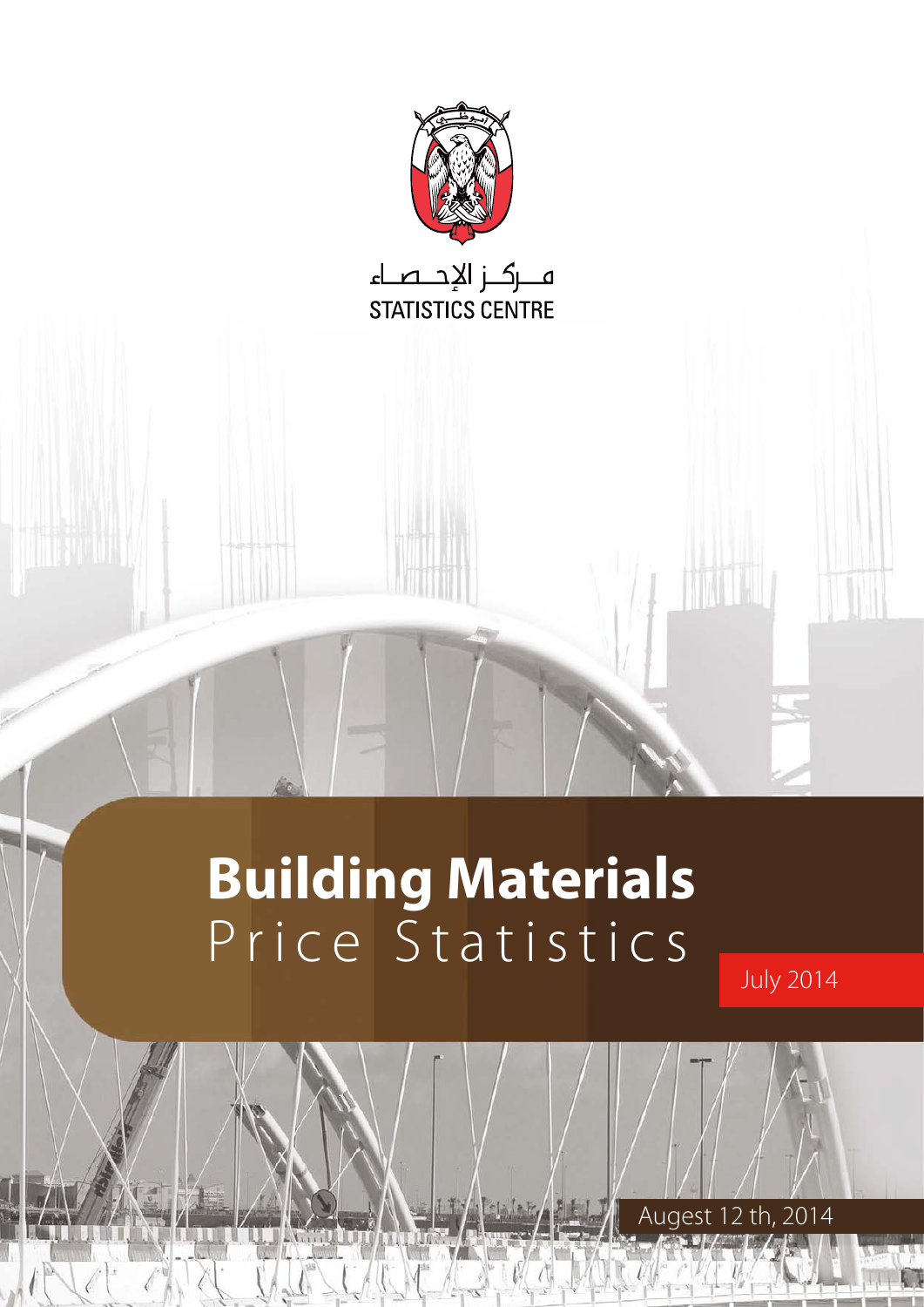## **Introduction**

The monthly publication of Building Materials Price Statistics is of great significance as building material prices are deemed to be important economic indicators for planning and research in various fields. They are also used in the compilation of indices of the construction activity and for the calculation of GDP at constant prices.

Statistical centres all over the world collect prices of building materials used by a large segment of people. As a result of the urban development and the constant growth in the construction sector in the Emirate. Statistics Centre – Abu Dhabi collects price data for these materials on a regular basis.

The movements of prices of 21 groups from the key building materials are included in this publication (table 5). This information helps decision and policy makers and researchers in planning and making sound decisions in support of the building materials sector and other sectors associated with it.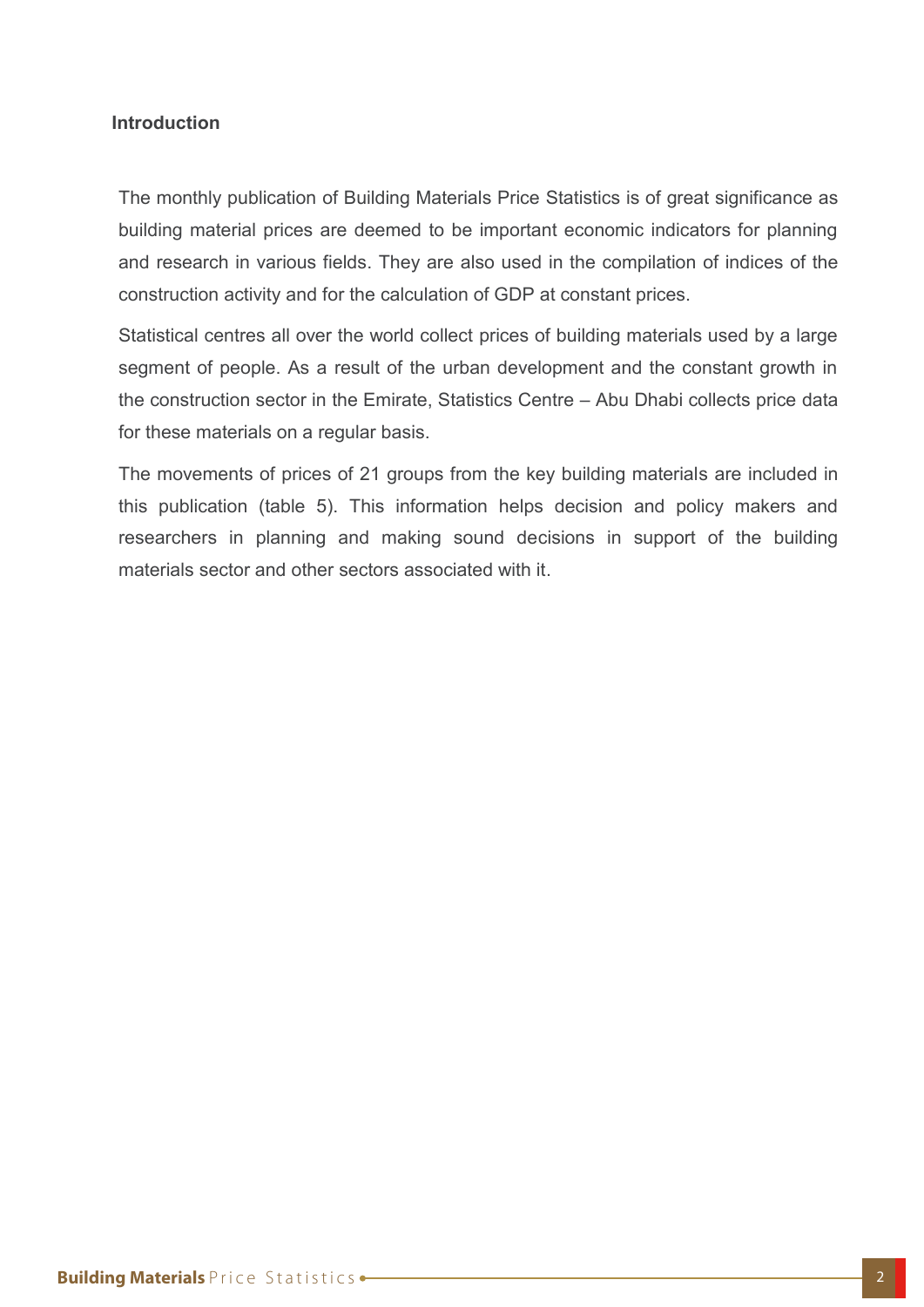## **Key Points**

This publication provides an analysis of the movement of the average prices of building materials during the month of July 2014 compared with June 2014 and July 2013. The key changes were:

■ During July 2014 the average prices of the "Power cable", "Wood", and "(uPVC) Pipes" groups increased by 2.5%, 1.5%, and 1.0% respectively, compared with June 2014.

V During July 2014 the average prices of the "Wires for residential towers" group decreased by 11.9%, "Wires for small buildings" by 7.9% and "Employment" by 7.4% compared with June 2014.

▲ During July 2014 the average prices of "Aggregates and sand" increased by 5.7%, "Wood" by  $4.6\%$ , and "(PVC) Pipes" by  $4.1\%$  compared with July 2013.

▼During July 2014, the average prices of "Wires for residential towers", "Employment" and "Steel" decreased by 13.4%, 11.4% and 5.3% respectively, compared with the same period in the previous year.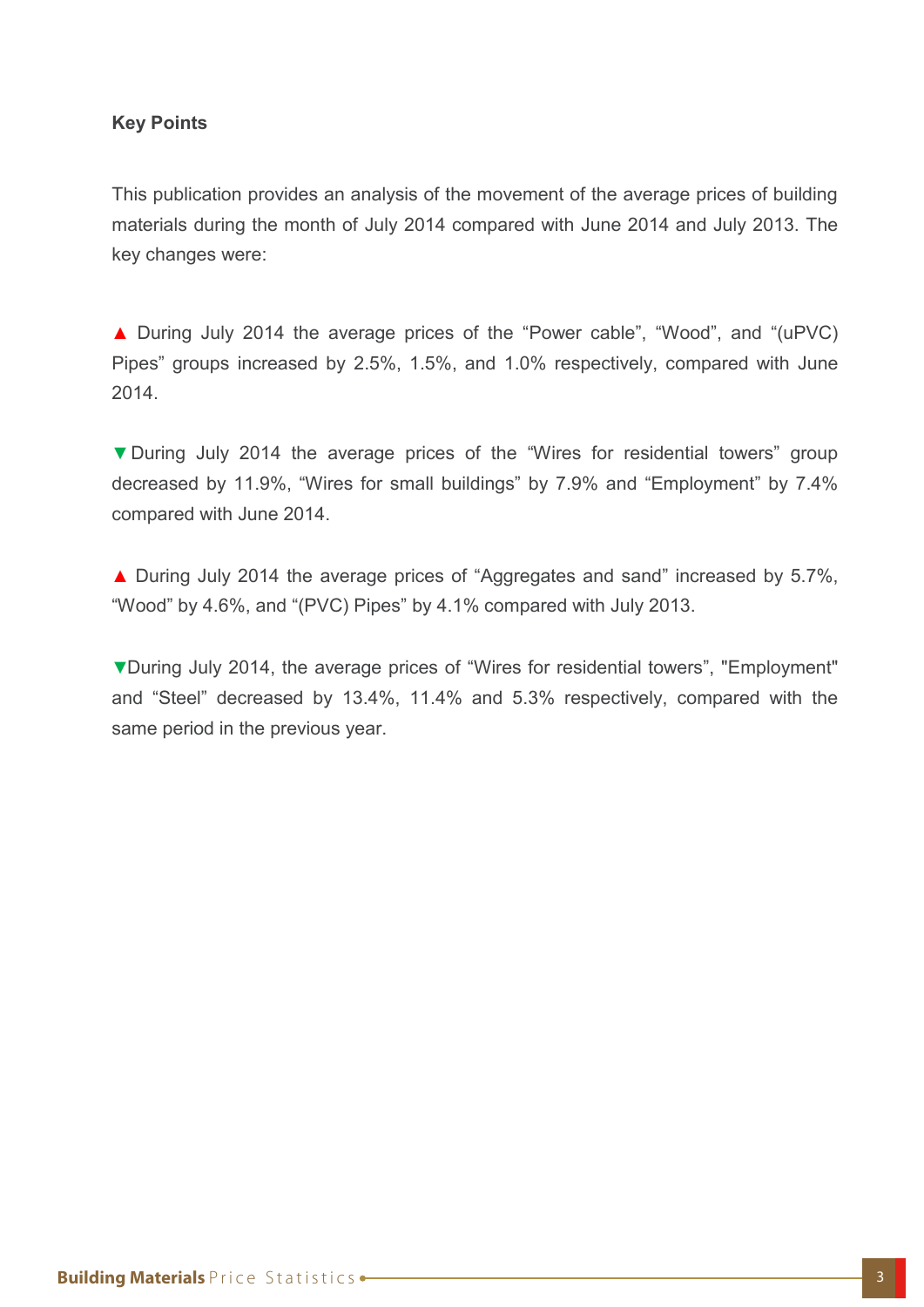## **1. Key changes in the monthly average prices of building materials for July 2014 2014 compared** with June 2014

The building materials groups have seen a change in the average prices in July 2014 compared with June 2014, with increases ranging between 0.7% for the "Cement" group and 2.5% for the "Power cable" group. Declines ranging from 0.5% for the "Steel" group and 11.9% for the "Wires for residential towers" group were recorded.

## **Power** cable

The average prices of "Power cable" increased by 2.5% in July 2014 compared with June 2014, as a result of increases in all items in this group.

Table (1): Percentage change in the average prices of the power cable group

| <b>Se</b><br>(a) | <b>Power cable</b>                         | Average prices of<br><b>June 2014</b><br>(AED) | <b>Average prices of</b><br><b>July 2014</b><br>(AED) | Percentage<br>Change |
|------------------|--------------------------------------------|------------------------------------------------|-------------------------------------------------------|----------------------|
|                  | CU 11 KV \ $3*240$ mm <sup>2</sup> \ 1 km  | 310,690                                        | 319,270                                               | 2.8                  |
|                  | CU 33 KV \ $3*240$ mm <sup>2</sup> \ 1 km  | 358.320                                        | 367.200                                               | 2.5                  |
| ↷                | CU 132 KV \ $1*800$ mm <sup>2</sup> \ 1 km | 600,390                                        | 614.220                                               | 2.3                  |

Source: Statistics Centre – Abu Dhabi

## **Employment**

The average wages of "Employment" decreased by 7.4% in July 2014 compared with June 2014. Table (2) indicates that decreases of the employment group ranged between 5.6% and 12.0%.

| <b>Serial</b>  | <b>Employment</b>                    | <b>Average prices of</b><br><b>June 2014</b><br>(AED) | Average prices of<br><b>July 2014</b><br>(AED) | Percentage<br>Change<br>$\frac{9}{6}$ |  |
|----------------|--------------------------------------|-------------------------------------------------------|------------------------------------------------|---------------------------------------|--|
|                | Helper \ Hourly rates                | 8.0                                                   | 7.5                                            | $-6.3$                                |  |
| 2              | Semi - skilled worker \ Hourly rates | 8.5                                                   | 8.0                                            | $-5.9$                                |  |
| 3              | Carpenter \ Hourly rates             | 9.0                                                   | 8.5                                            | $-5.6$                                |  |
| $\overline{4}$ | Blacksmith \ Hourly rates            | 9.0                                                   | 8.5                                            | $-5.6$                                |  |
| 5              | Electrician \ Hourly rates           | 14.0                                                  | 13.0                                           | $-7.1$                                |  |
| 6              | Surveyor \ Hourly rates              | 22.0                                                  | 20.0                                           | $-9.1$                                |  |
|                | Driver \ Hourly rates                | 25.0                                                  | 22.0                                           | $-12.0$                               |  |

Table (2): Percentage change in the average prices of the employment group

Source: Statistics Centre – Abu Dhabi

Note: The table presents the average hourly labor rate including food, accommodation, transport and safety .equipment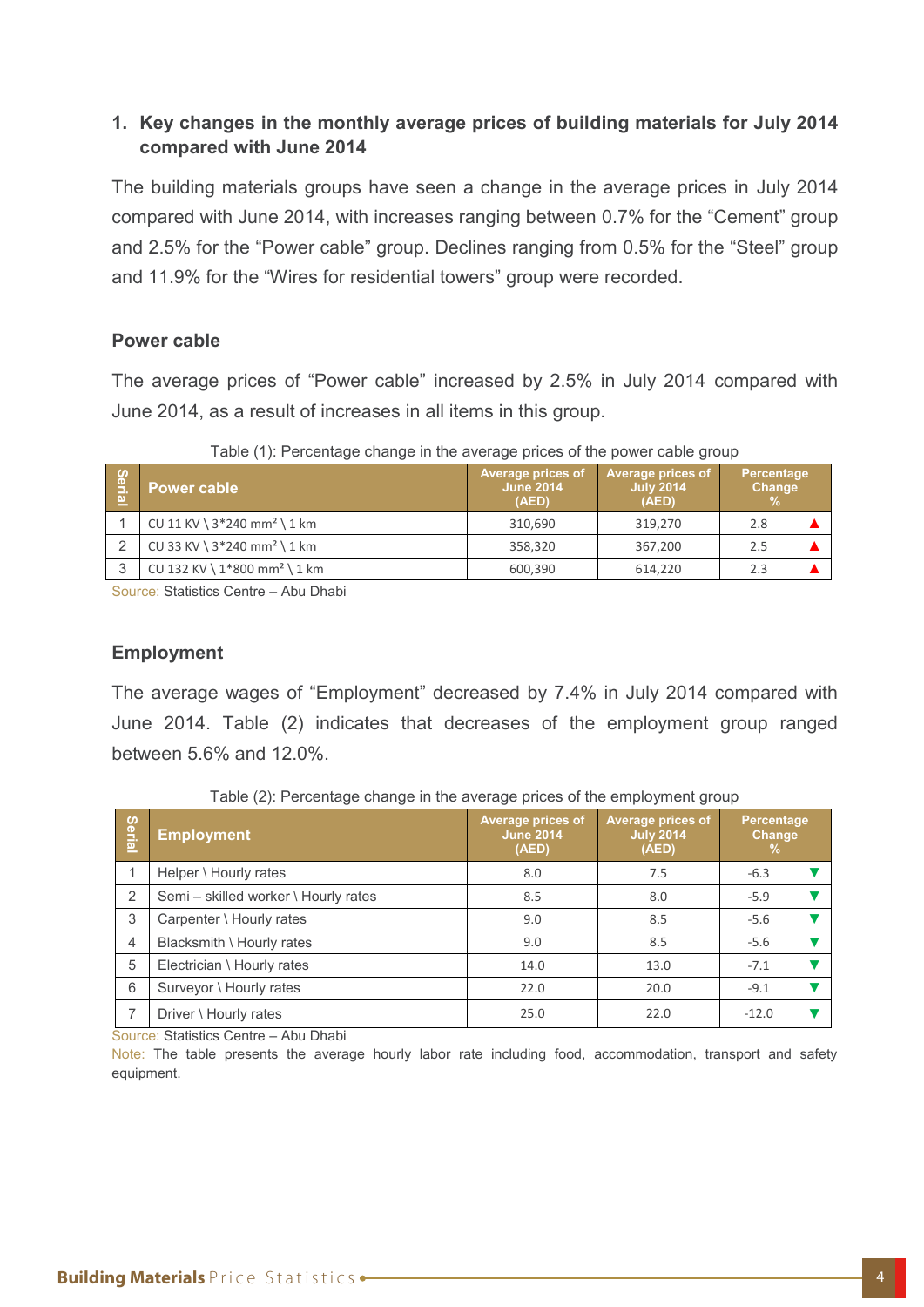## **Wires**

The average prices of "Wires" decreased in July 2014 compared with June 2014. "Wires for residential towers" decreased by 11.9%, "Small buildings" decreased by 7.9% while "Wires for apartments" increased by 0.8%.

#### **Wood**

The "Wood" group increased by 1.5% in July 2014, as a result of a decrease in the most items in this group compared with June 2014.





#### **Steel**

The "Steel" group decreased by 0.5% in July 2014, as a result of a decrease in the some items in this group compared with June 2014.



Figure (2): Percentage change in the average prices of the steel group during 2014

Source: Statistics Centre – Abu Dhabi

Source: Statistics Centre – Abu Dhabi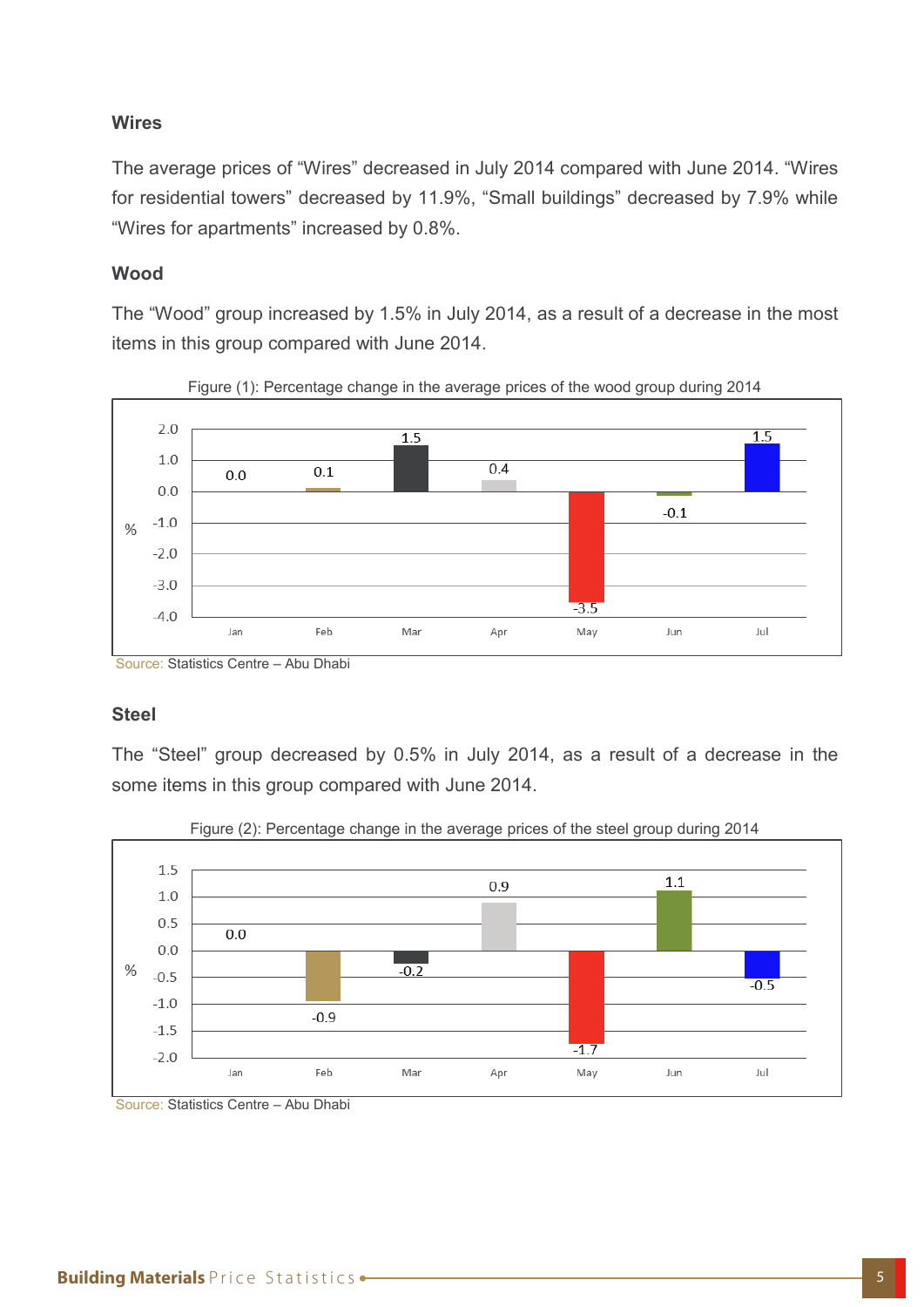## **(uPVC)** Pipes

The average prices of "(uPVC) Pipes" increased by 1.0% in July 2014 compared with June 2014, due to the increase in all items in this group.

## **2. Key changes in the monthly average prices of building materials for July 2014 2013 compared** with July 2013

The monthly average prices for 13 groups of building materials have decreased in July 2014 compared with July 2013. The drop ranged between 0.1% for "Waterproofing products" and 13.4% for "Wires for residential towers".

## **Wires**

The average prices of "Wires" decreased in July 2014 compared with July 2013. "Wires for residential towers" accounted for the largest decrease of 13.4%, while "Small buildings" and "Wires for apartments" decreased by 3.8% and 1.7% respectively.

## **Employment**

The average wages of "Employment" decreased by 11.4% in July 2014 compared with June 2014, as a result of a decrease in all wages in this group.

Table (3): Percentage change in the average prices of the employment group during 2014 compared with 2013

| <b>Serial</b>  | <b>Employment</b>                    | <b>Average prices of</b><br><b>June 2014</b><br>(AED) | <b>Average prices of</b><br><b>July 2014</b><br>(AED) | Percentage<br>Change<br>$\%$ |
|----------------|--------------------------------------|-------------------------------------------------------|-------------------------------------------------------|------------------------------|
|                | Helper \ Hourly rates                | 8.0                                                   | 7.5                                                   | $-6.3$                       |
| 2              | Semi - skilled worker \ Hourly rates | 8.5                                                   | 8.0                                                   | $-5.9$                       |
| 3              | Carpenter \ Hourly rates             | 9.0                                                   | 8.5                                                   | $-5.6$                       |
| $\overline{4}$ | Blacksmith \ Hourly rates            | 9.0                                                   | 8.5                                                   | $-5.6$                       |
| 5              | Electrician \ Hourly rates           | 15.0                                                  | 13.0                                                  | $-13.3$                      |
| 6              | Surveyor \ Hourly rates              | 27.0                                                  | 20.0                                                  | $-25.9$                      |
|                | Driver \ Hourly rates                | 26.0                                                  | 22.0                                                  | $-15.4$                      |

Source: Statistics Centre – Abu Dhabi

Note: The table presents the average hourly labor rate including food, accommodation, transport and safety .equipment

#### **Steel**

The average prices of "Steel" decreased by 5.3% in July 2014, as a result of decreases in most items in this group compared with July 2013.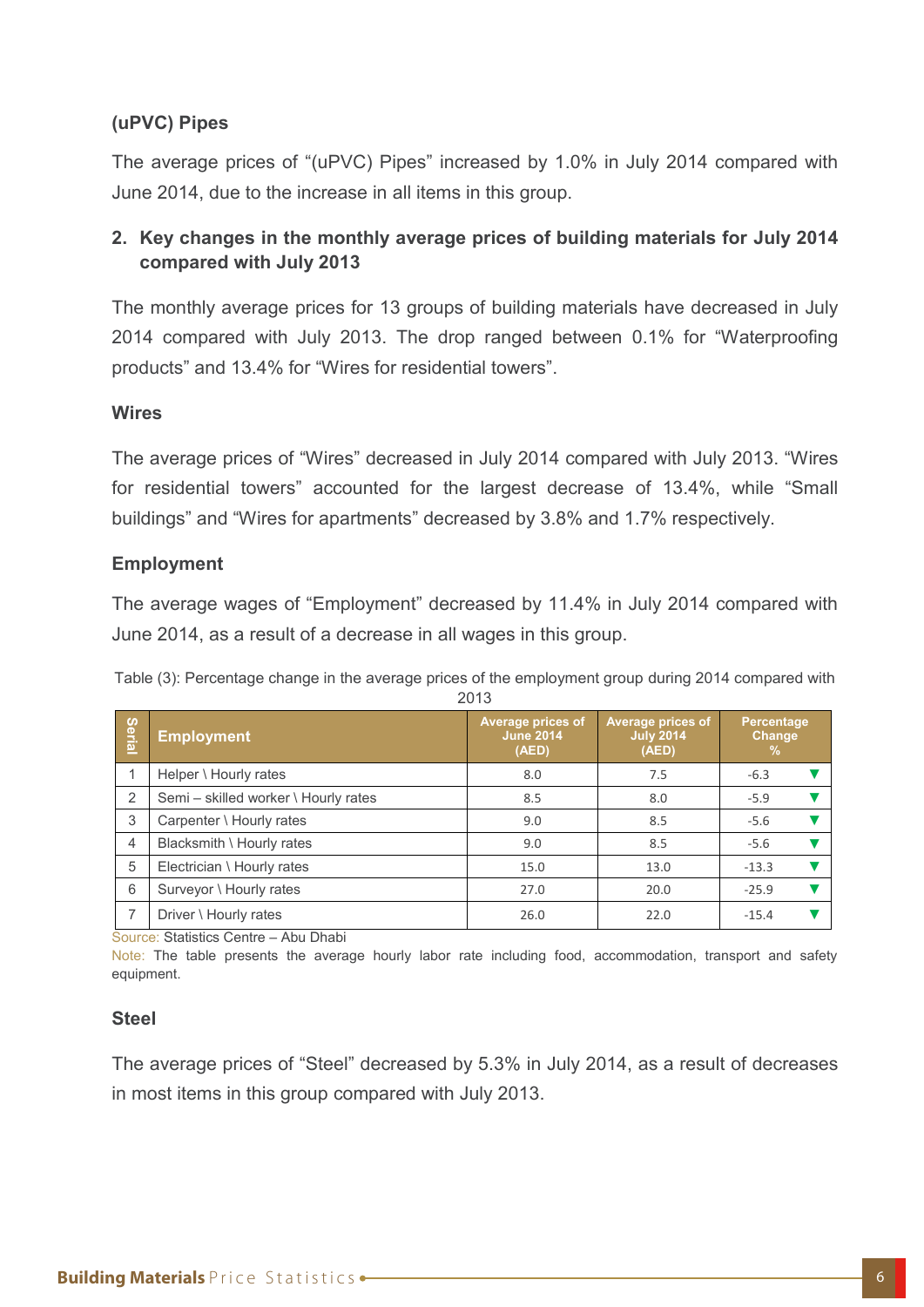## **Some building materials items have seen an increase in July 2014 compared with 2013 July**

## **Aggregates and sand**

The "Aggregates and sand" group increased by 5.7% in July 2014 compared with July 2013.

Figure (3): Percentage change in the average prices of the aggregates and sand group during 2014 compared with 2013



Source: Statistics Centre – Abu Dhabi

## **Wood**

The average prices of "Wood" increased by 4.6% in July 2014 compared with July 2013, with most items in the group recording an increase.

## **Concrete**

The average prices of "Concrete" increased by 2.2% in July 2014, as a result of increases in all items in this group.

Table (4): Percentage change in the average prices of the concrete group during 2014 compared with

| ۰.<br>× | ۰.<br>× |
|---------|---------|
|         |         |

| / တွ | Concrete                                                         | <b>Average prices</b><br>of July 2013<br>(AED) | <b>Average prices</b><br>of July 2014<br>(AED) | Percentage<br>change |
|------|------------------------------------------------------------------|------------------------------------------------|------------------------------------------------|----------------------|
|      | Concrete Ready Mix\ Normal (Neutin 40)\ m <sup>3</sup> \ U.A.E.  | 225.0                                          | 2300.                                          | 2.2                  |
|      | Concrete Ready Mix\ Sulphate Resistance\ m <sup>3</sup> \ U.A.E. | 230.0                                          | 2350.                                          |                      |

Source: Statistics Centre – Abu Dhabi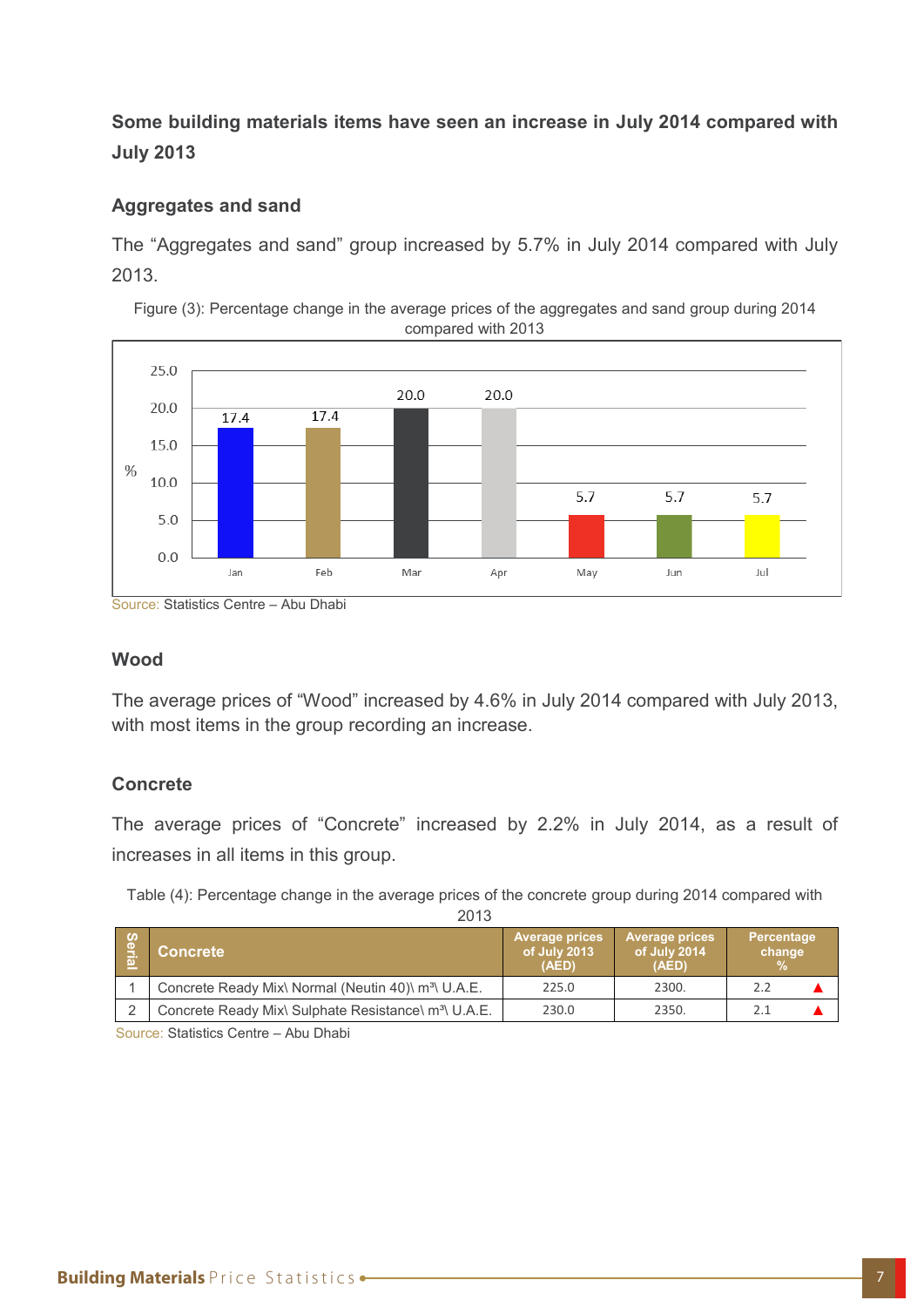Table (5): Percentage change in the monthly average prices of building materials for July 2014, compared with June 2014 and July 2013.

| Serial No.     | <b>Commodity groups</b>                  | Percentage change<br>July 2014 / June 2014 | Percentage change<br><b>July 2014 / July 2013</b> |  |
|----------------|------------------------------------------|--------------------------------------------|---------------------------------------------------|--|
| $\mathbf{1}$   | <b>Cement</b>                            | 0.7                                        | 3.0                                               |  |
| $\overline{2}$ | <b>Aggregates and sand</b>               | 0.0                                        | 5.7                                               |  |
| 3              | <b>Concrete</b>                          | 0.0                                        | 2.2                                               |  |
| 4              | <b>Steel</b>                             | $-0.5$                                     | $-5.3$                                            |  |
| 5              | Wood                                     | 1.5                                        | 4.6                                               |  |
| 6              | <b>Block</b>                             | 0.0                                        | $-1.0$                                            |  |
| $\overline{7}$ | <b>Roofing materials</b>                 | 0.0                                        | 0.0                                               |  |
| 8              | <b>Waterproofing products</b>            | 0.0                                        | $-0.1$                                            |  |
| 9              | <b>Waterproofing bituminous membrane</b> |                                            |                                                   |  |
| 10             | <b>Natural stone</b>                     | 0.0                                        | 0.0                                               |  |
| 11             | <b>Tiles and marble</b>                  | 0.0                                        | $-2.0$                                            |  |
| 12             | <b>Sanitary ware</b>                     |                                            |                                                   |  |
| 12.1           | Bathroom set without accessories         | 0.0                                        | 0.0                                               |  |
| 12.2           | Bathroom set with accessories            | 0.0                                        | 0.0                                               |  |
| 12.3           | Sink stainless steel with mixer-single   | 0.0                                        | $-1.4$                                            |  |
| 13             | <b>False ceiling</b>                     | 0.0                                        | 0.0                                               |  |
| 14             | <b>Paints</b>                            | 0.0                                        | $-4.9$                                            |  |
| 15             | <b>Glass</b>                             | $-2.0$                                     | $-1.3$                                            |  |
| 16             | <b>Pipes</b>                             |                                            |                                                   |  |
| 16.1           | (PVC) pipes                              | 0.0                                        | 4.1                                               |  |
| 16.2           | (uPVC) pipes                             | 1.0                                        | $-2.8$                                            |  |
| 17             | <b>Wires</b>                             |                                            |                                                   |  |
| 17.1           | Small building                           | $-7.9$                                     | $-3.8$                                            |  |
| 17.2           | Apartments                               | $0.8\,$                                    | $-1.7$                                            |  |
| 17.3           | Residential towers                       | $-11.9$                                    | $-13.4$                                           |  |
| 18             | Power cable                              | 2.5                                        | 1.9                                               |  |
| 19             | <b>Transport equipment</b>               | 0.0                                        | $-1.6$                                            |  |
| 20             | <b>Employment</b>                        | $-7.4$                                     | $-11.4$                                           |  |
| 21             | <b>Diesel</b>                            | 0.0                                        | $0.0\,$                                           |  |

 $(n.a.)$ : means not available

Source: Statistics Centre - Abu Dhabi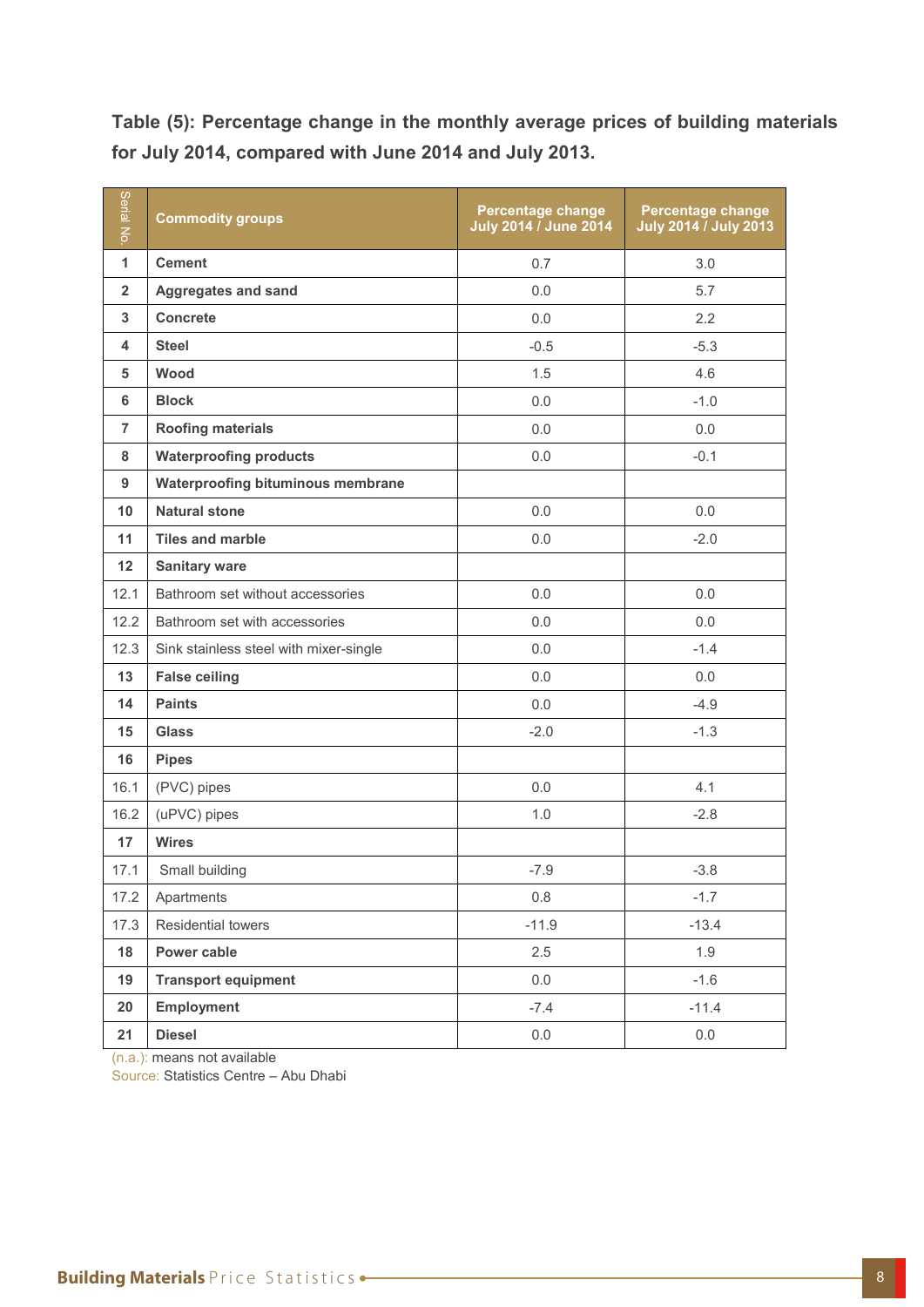## **Methodology of Building Material Statistics**

The current methodology for Building Materials Price Statistics including conceptual basis, construction of the basket, data collection, validation, processing procedures, averaging and treatment of missing values, and potential sources of error are described in the Building Materials Price Statistics 2013 publication, which is available on SCAD's website at http://www.scad.ae.

Building Materials Price Statistics, for August 2014 will be released on 12 September 2014. For more information about prices and other official statistics, please visit the SCAD website at http://www.scad.ae.

#### **Disclaimer**

While all care and diligence has been taken with the compilation of official statistics, The Statistics Centre – Abu Dhabi gives no warranty that the information, data or statistics, supplied are free of errors. SCAD shall not be liable for any loss or damage suffered by the user following the direct or indirect use of the statistics supplied in good faith by SCAD. Users of Official Statistics are responsible for determining when and how to use the statistics for specific purposes.